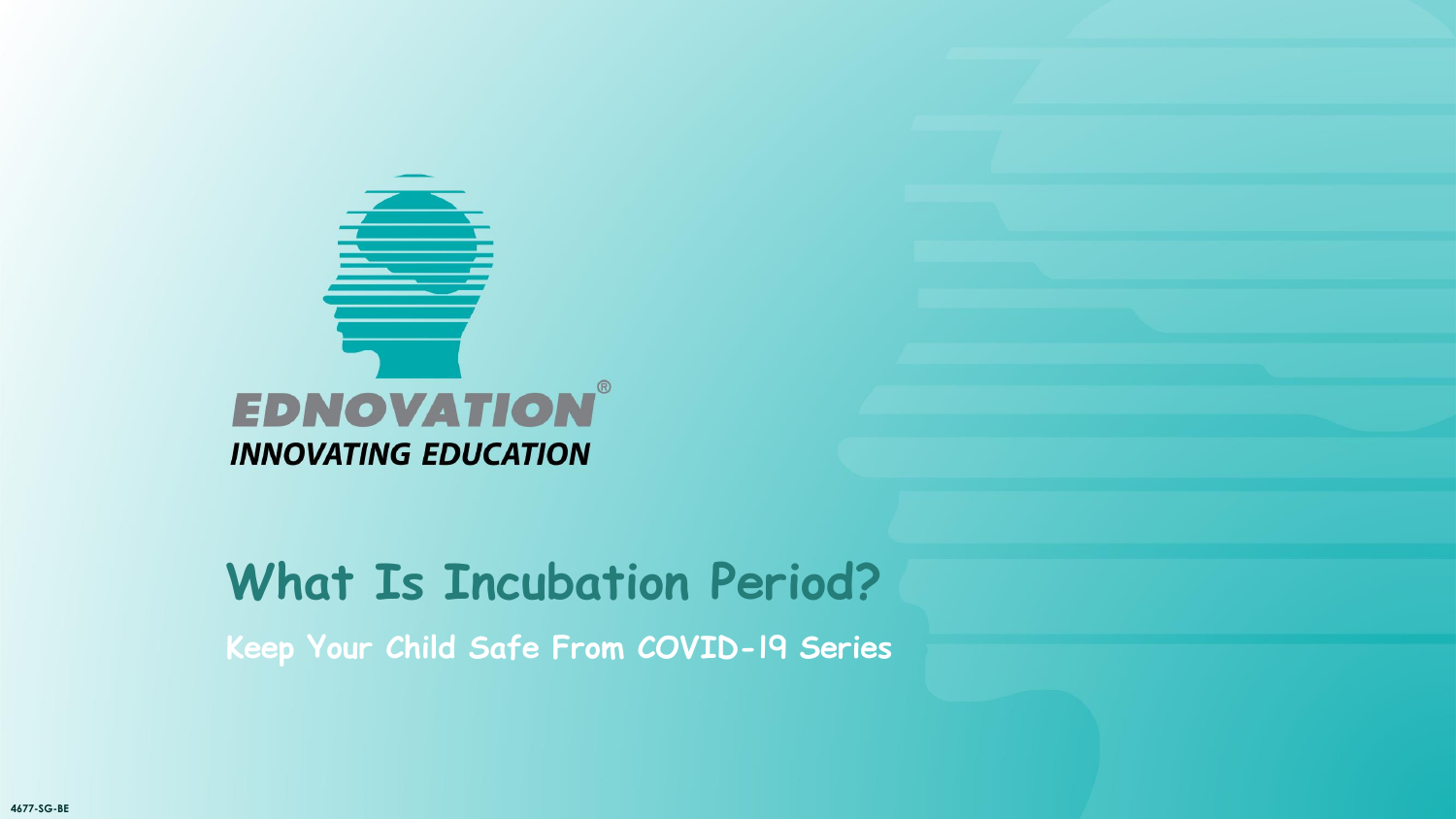



**People who are infected with COVID-19 will show symptoms such as cough, fever and shortness of breath.**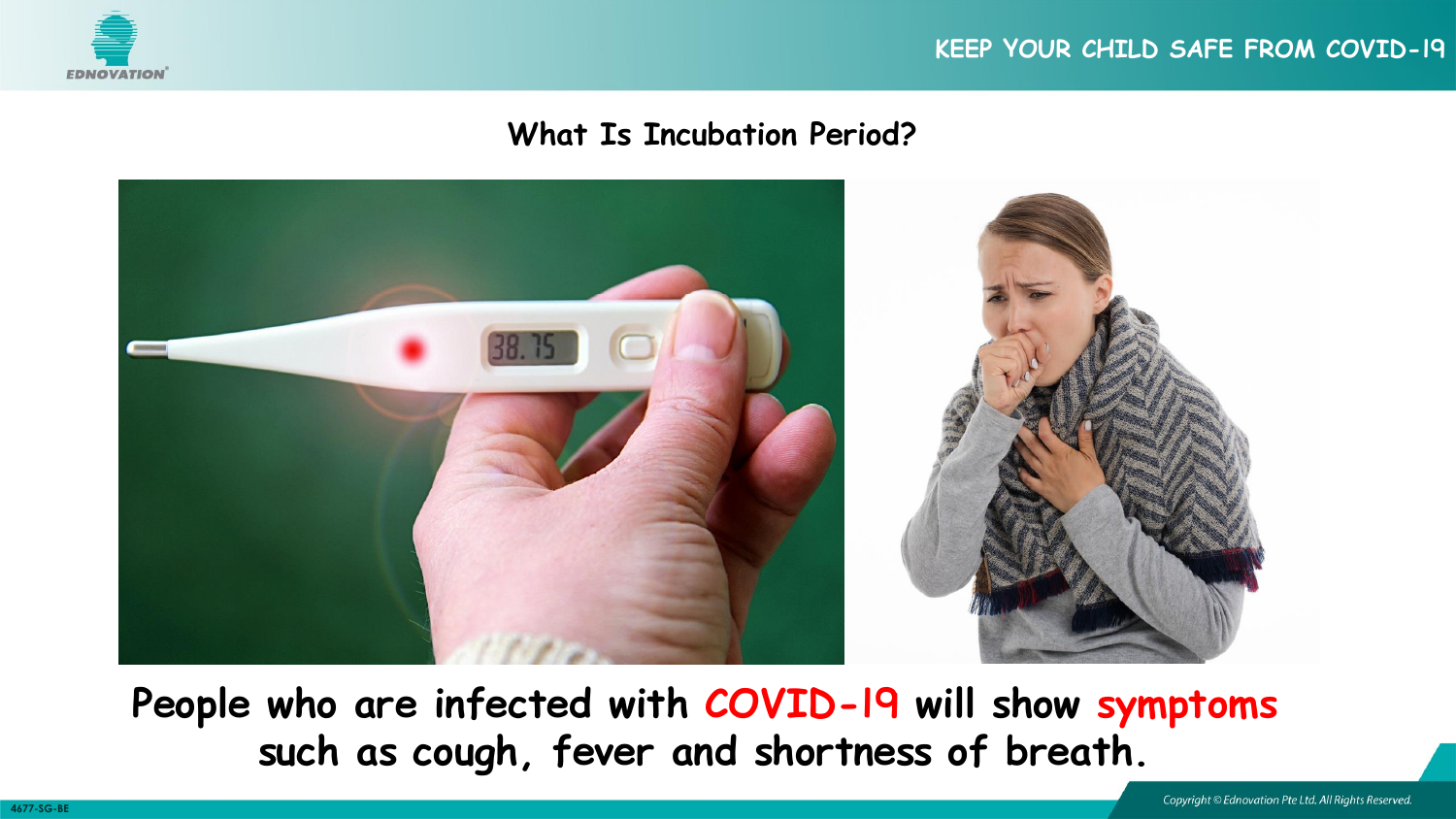





**A person with COVID-19 may not immediately show symptoms after they get infected. This is because he or she has to go through an incubation period.**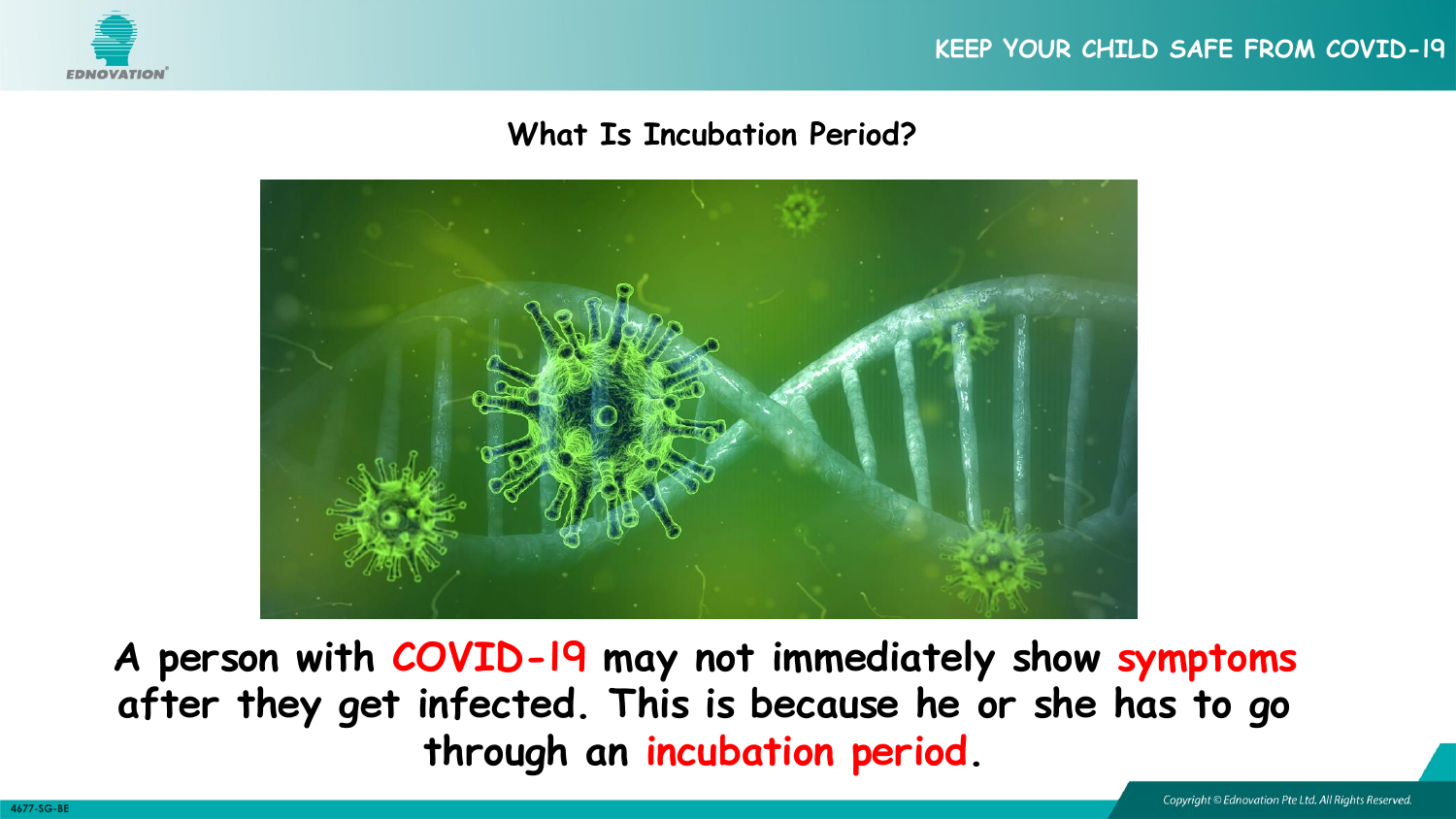



**An incubation period is the time it takes for a person to show symptoms of the virus after being infected by the virus.**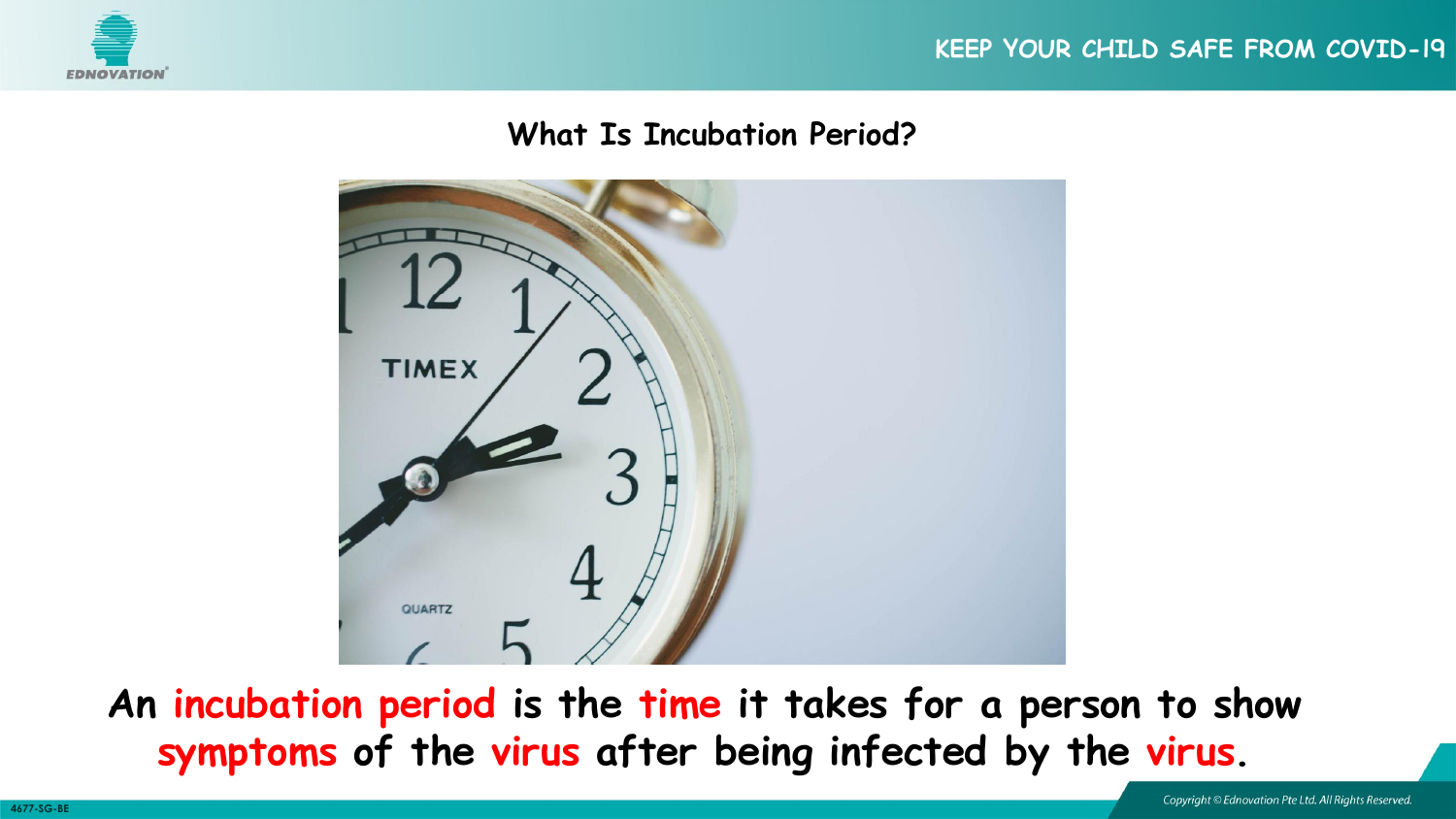



**[Click to view the video.](https://youtu.be/FvpfYQPKSXE)**

**This is because it takes time for the virus to grow in numbers.**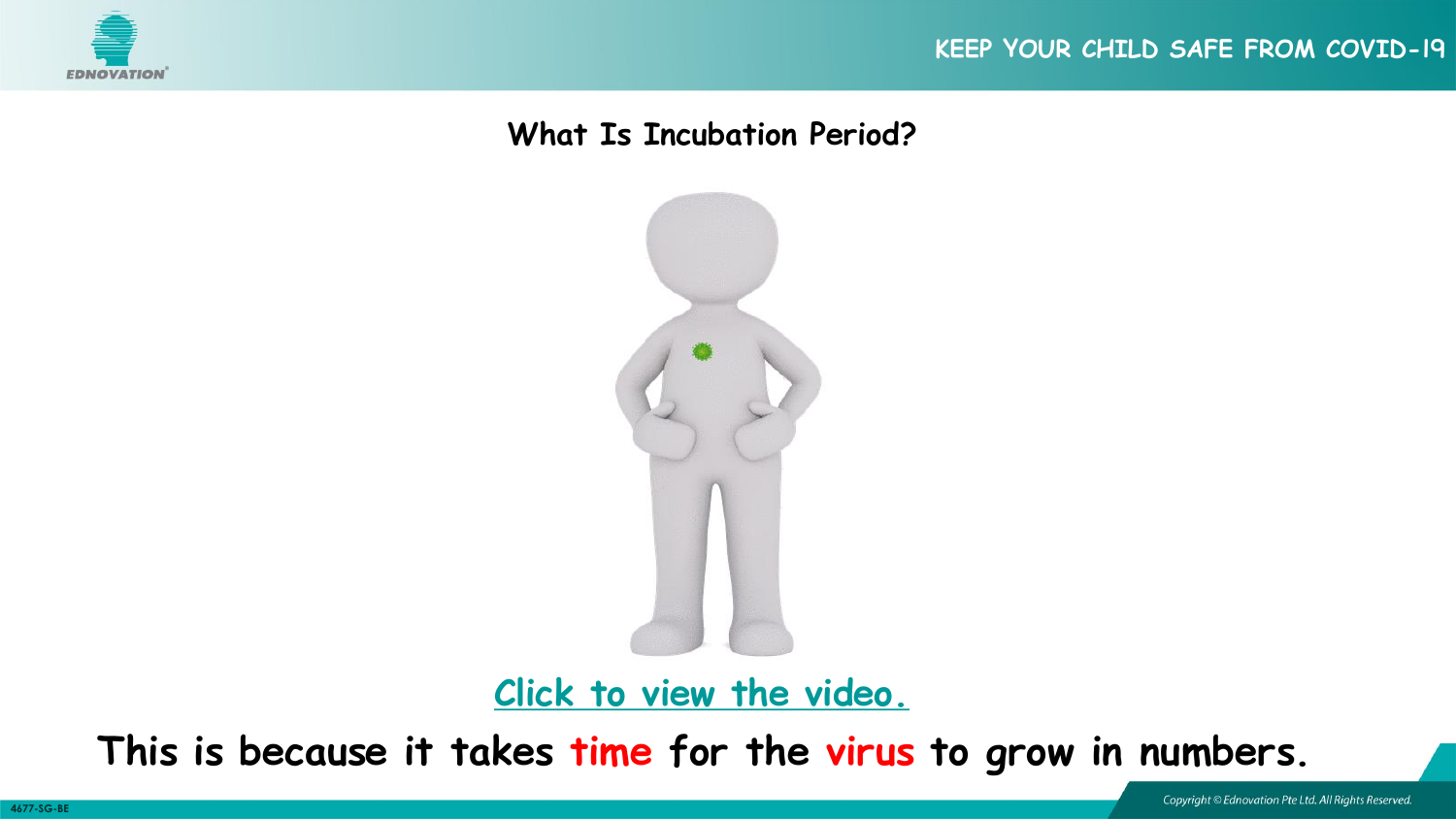





**The incubation period can be different for different people. It may take some people a shorter time to show symptoms while for others it may take longer.**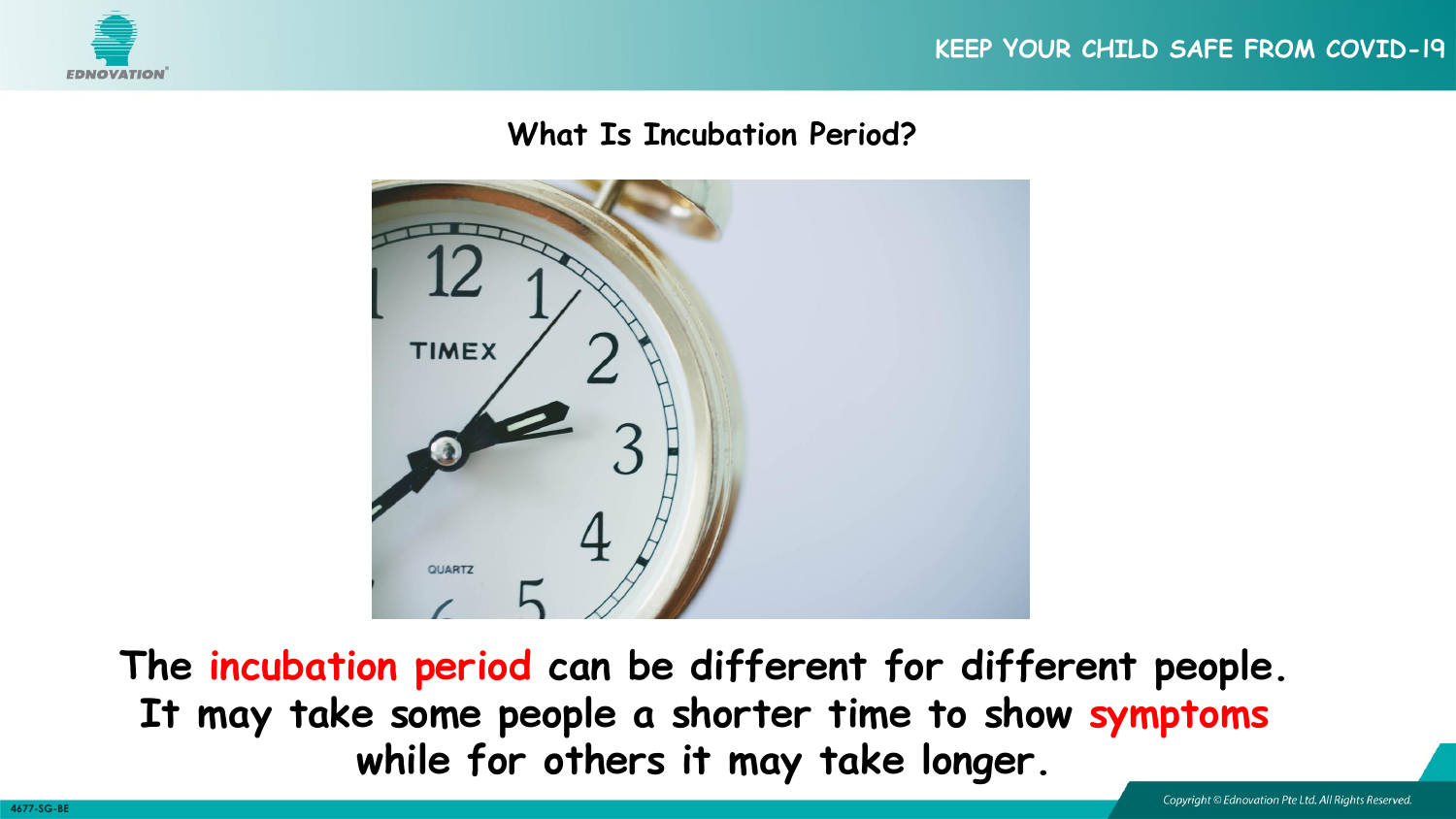

**KEEP YOUR CHILD SAFE FROM COVID-19**

**What Is Incubation Period?**

**Class Activity**

## **Let's find out:**

**How long does it take for germs to grow in numbers?**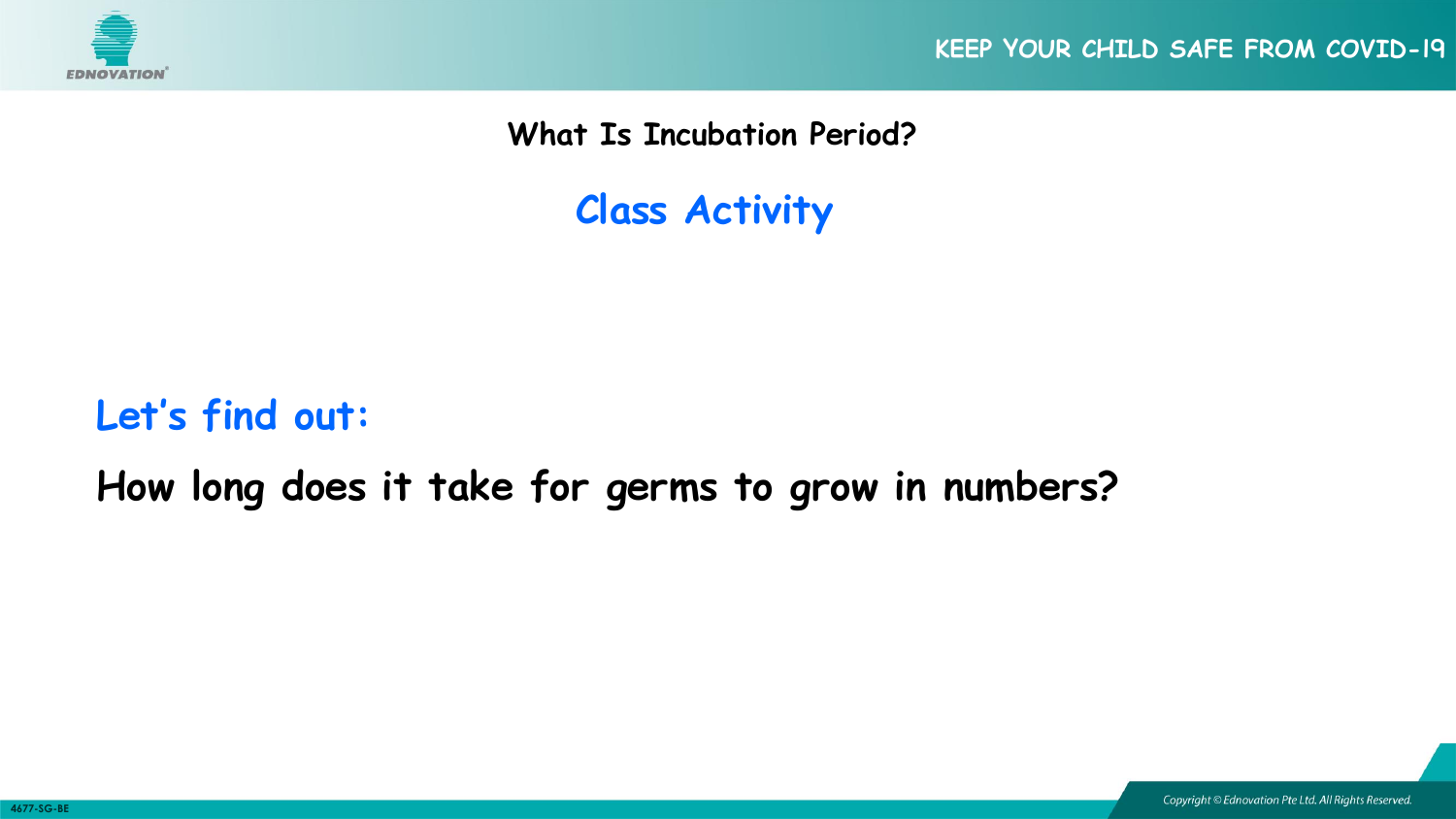



### **Let's do:**

- **1. Put on a pair of hand gloves. Place a slice of clean bread in a bag.**
- **2.Use dirty hands to touch another slice of clean bread and then put it in another bag.**
- **3.Label the bags and take note of the date.**
- **4.Observe daily. Take photos to record your observations.**